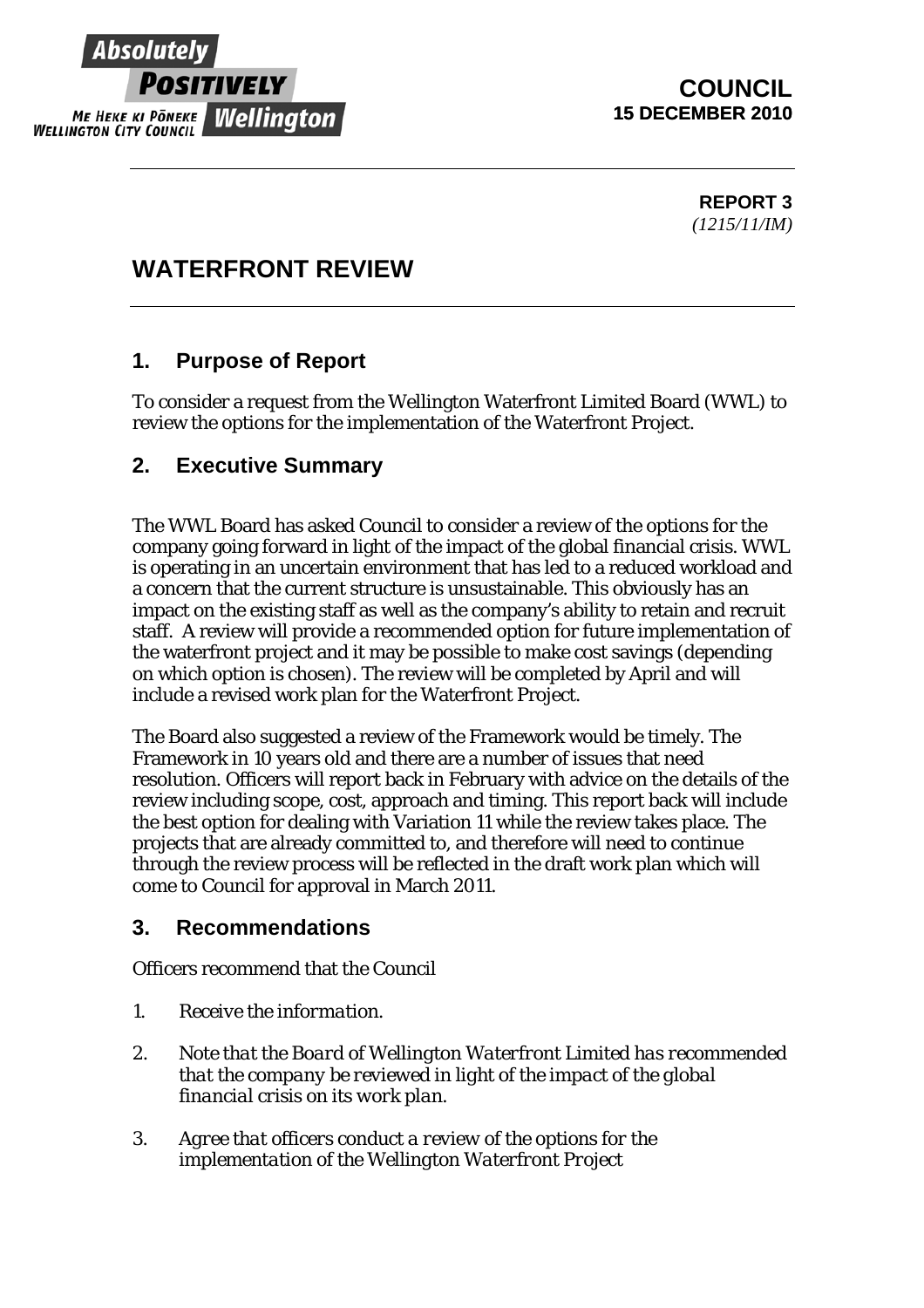- *4. Agree that the review report will include a revised Waterfront Development Plan outlining the proposed programme of work for the waterfront for the remainder of 2010/11 and for 2011/12.*
- *5. Note that the options to be explored will range from the status quo through to operating inside Wellington City Council.*
- *6. Note that the review will include consultation with Wellington Waterfront Limited staff.*
- *7. Note that the results of this review including a recommended option will be brought to the Strategy and Policy Committee in early February 2011. This will be followed by public consultation with a final report to be considered by the Strategy and Policy Committee and Council in April 2011.*
- *8. Agree that it is timely to review the Wellington Waterfront Framework*
- *9. Request Officers to provide advice to Strategy and Policy Committee /Council on options for the review of the Framework including scope, approach, cost and timing, in March 2011. This advice will also include options for Variation 11.*

### **4. Background**

Since 2001 Wellington Waterfront Limited has been the implementation agency for WCC in developing the waterfront in accordance with the Wellington Waterfront Framework (Framework). The potential for impact of the global financial crisis on the Waterfront, and in turn on WWL, was evident in early 2008 and as a result the WWL Board recommended to Council (and this was agreed to ) that the company be de-scaled to suit the market. This saw staff reduce from 15 to 7, the Board contracted from 8 to 5 and some activities were outsourced including management of events and Waitangi Park moving to WCC. This also led to operating costs reducing from \$1.65m to \$1.2m pa.

Following on from this, in December 2008, the reduced workload for the company saw Council decide the following:

*"Agree that the implementation of the Waterfront Project be transferred to and undertaken by Council from 1 July 2010* 

*Note that prior to transferring functions the Council will review whether the market conditions warrant reconsideration of the preferred implementation option"* 

In September 2009, the Council, upon receiving advice from WWL of an increased workload (a significant number of interim uses for sites and other projects) decided that: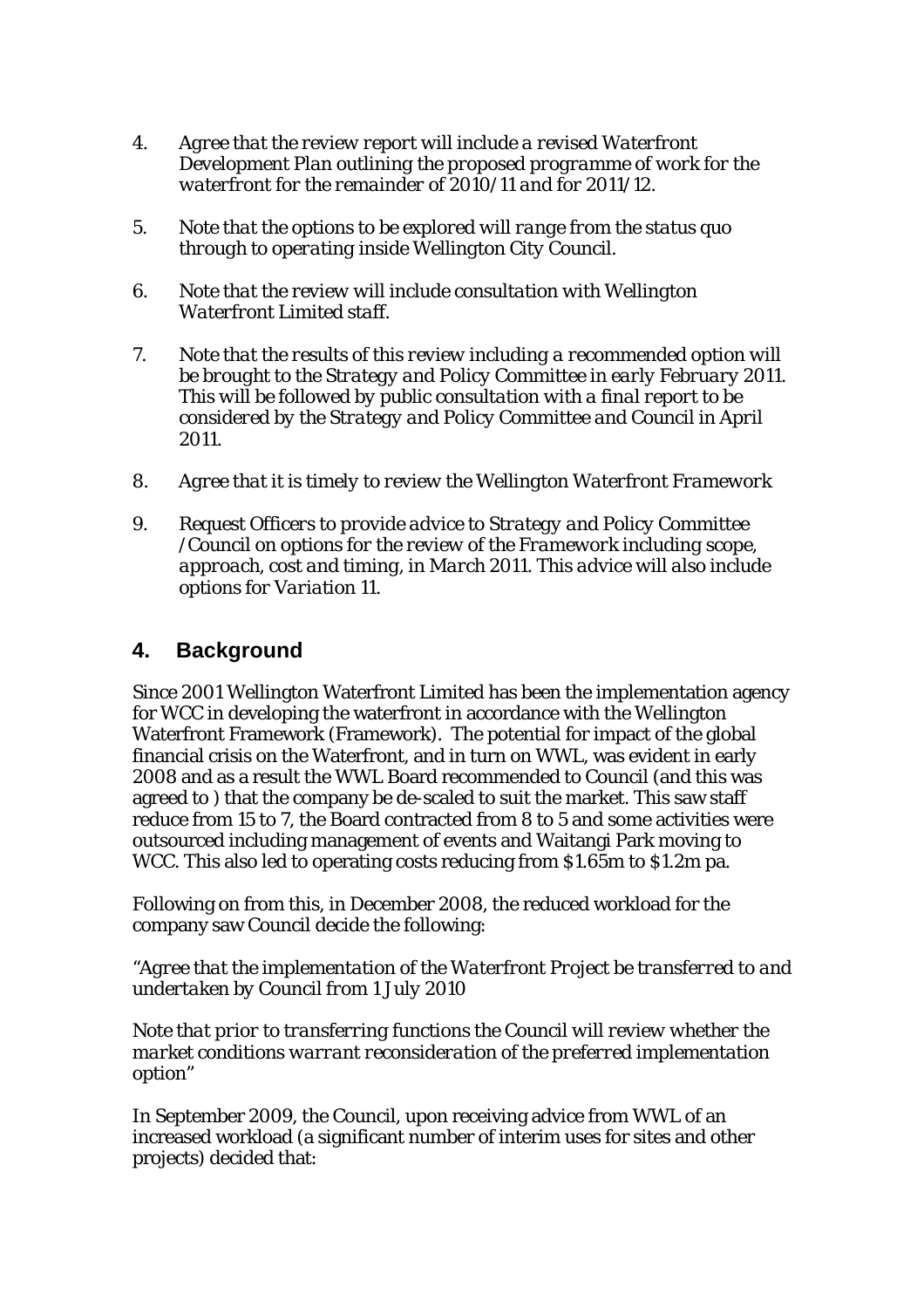*"The Wellington Waterfront project should continue to be managed by WWL, that funding be allocated from 2010/11 onwards to reflect WWL's continuation and that this decision be reviewed in time for the 2012/22 LTCCP"* 

## **5. Discussion**

#### *5.1 WWL Board View*

The previous Chair, Michael Cashin, approached the WCC CEO and the Mayor shortly after the election to provide an early indication that the impact of the global financial crisis had continued to impact the waterfront and that the Board believed that a further resizing of the company was required. The Board were asked to provide WCC with advice on the appropriate way forward. Sadly the Chairman died leading to a short delay however this advice has now been received. The WWL Board met with the Council's Chief Executive on 22 November 2010 to discuss the way forward.

The Board advised that there has been some recent renewed interest in some of the commercial development sites. However based on previous experience and the time horizons required to bring the cash flows in, to in turn fund the public space projects, the Board believe that it would not be prudent to rely on meaningful cash flows in the next two years.

The Board believe that the work plan moving forward will see the completion of the Wharewaka and the surrounding public space by Feb 2011, building of the Kumutoto Toilets, the finalising of the design for Frank Kitts Park (so that the Chinese Garden Community have a definitive plan upon which to base their fundraising on), presentation to Council of the results from the Queens Wharf Master planning exercise and preparation for the redevelopment of the OPT. Discussions with parties interested in Sites 8, 9 and 10 will continue to see if there is a reasonable prospect that one or more of the proposals may come to fruition. The requirement to manage all the day to day operational needs continues, encompassing property management, facilities management, including overseeing re-piling of wharves, tenants, Motor Home Park, weekly market, car parks etc.

The Board concluded that the appropriate way forward was to ask the Council to review the options for the delivery of the Waterfront Project ranging from the status quo to downsizing and moving its operations "in-house" within the City Council itself. The Board requested that the review be conducted by council officers, in conjunction with the Board, and that the staff of WWL be consulted in the early stages of the process.

The Council's Chief Executive agreed that a review was required and that he would make a recommendation to the Council to that effect.

The Board also suggested that consideration be given to undertaking a review of the Framework due to the current difficulties with ground floor public space. Officers believe there are a number of other issues that would benefit from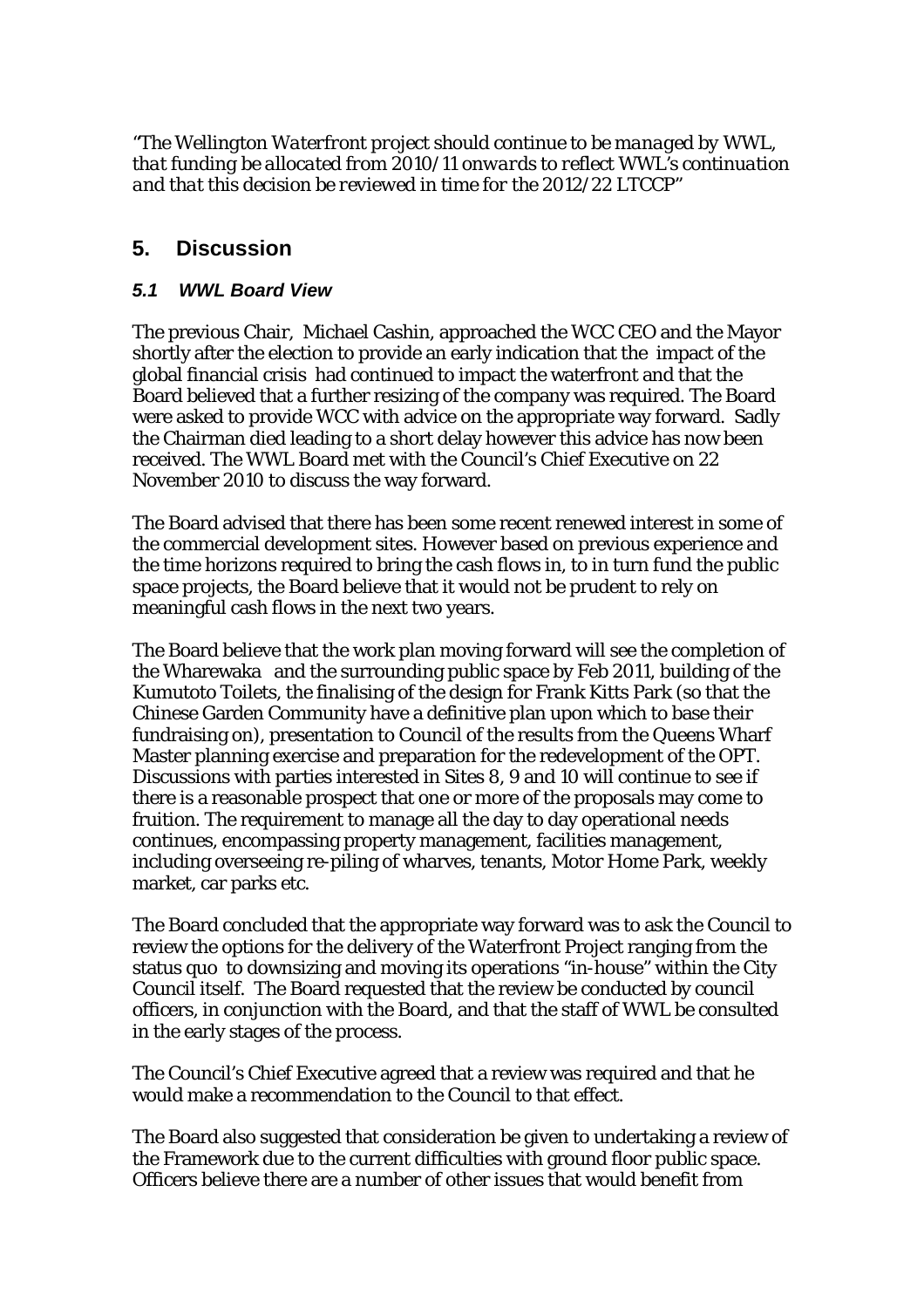resolution through a review of the framework and this is covered later in this report.

### *5.2 Scope of Review*

Officers recommend, consistent with best practice, that a wide range of options should be explored. The options will include the status quo, any workable versions of the status quo, a separate business unit within Council where all activities are transferred in and versions of this including full integration into Council (i.e. no separate business unit). All options will need to be worked up in detail including structures, costs, savings and advantages/disadvantages. For options other than the status quo, consideration will be given to any transitional management requirements. It should be noted that all options will include retention of the WWL Company to hold the land on trust for the Council which ensures that the foreshore and seabed areas of the waterfront are retained wholly as part of the project.

The current governance arrangements in the Framework also include the requirement for ongoing monitoring of the Waterfront so consideration will also be given to how that function would operate (currently done by the Technical Advisory Group (TAG)) would operate under all the options.

As there needs to be some certainty on the work plan that the agency (in whatever form it ends up) should deliver, the review report will include a draft Waterfront Development Plan that will be appropriate to the external and Council financial environment.

### *5.3 Timing and Consultation*

The review process will have two parts, prior to a decision being made in approximately April 2011:

- Part One -From 16 December 2010 to early February 2011; the review will be conducted and WWL staff and TAG will be consulted.
- Part Two From early February to April 2011; Report to SPC with a recommended Draft Waterfront Development Plan for the remainder of 10/11 and for 11/12. This document will outline the expected work-plan for the Waterfront project for the next 18 months together with the financial implications and the recommended governance/implementation option. This will go out for public consultation for 4 weeks, public submissions will be called for in the usual way and oral hearings will be held.

Officers will report to SPC and Council in April with a final report reflecting any public feedback for a final decision on the Waterfront governance arrangements.

Any further stages will depend on what option is chosen but options other than the status quo are likely to require a 3 month transition management period.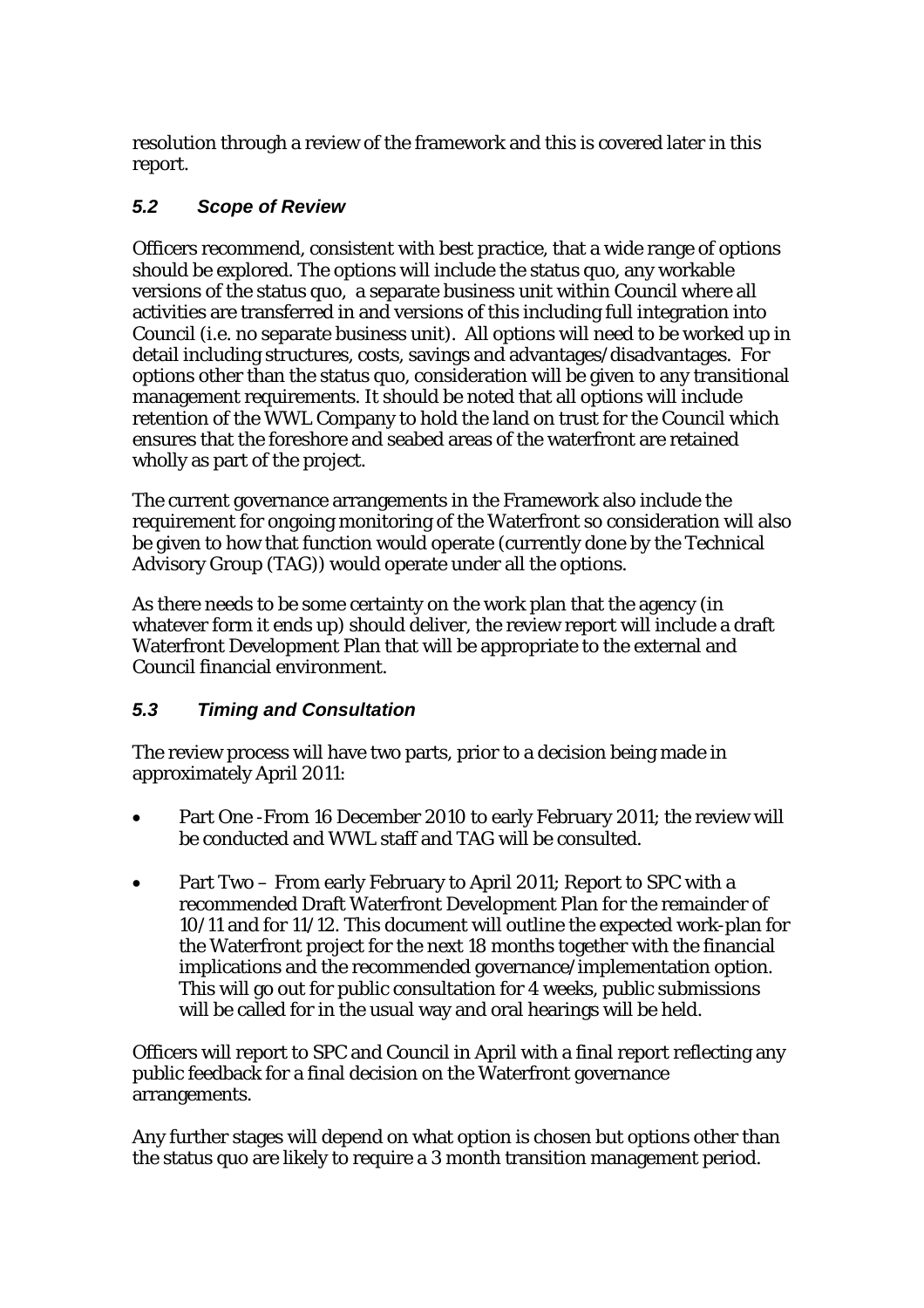### *5.4 Current Issues with the Framework*

The Framework is Council's policy for what the development of the waterfront. The Framework was adopted by Council in April 2001.The Framework is 10 years old and, not unexpectedly, there are a number of issues that have arisen over this time and some remain unresolved. These are outlined below.

### *5.4.1 Planning and Regulatory Issues*

There continues to be concerns about the planning and regulatory environment ranging from potential developers of buildings being unable to reliably predict the timing and/or outcome of the planning process to interest groups and individuals who believe that many of the district plan proposals contained Variation 11 are inappropriate. These issues are not new with 2 appeals to the Environment Court in recent times, one successful (Outer T-Hilton) and one not (Overseas Passenger Terminal). Variation 11 has been appealed and Council is currently in mediation to try to resolve the appellants' concerns. The outcome of this appeal process is uncertain but without certainty in the district plan there is a high prospect that appeals to the Environment Court will continue every time a building is attempted. Whilst the approach in Variation 11 is consistent with what was outlined in the Framework, because of the opposition to the variation it hasn't yet produced the outcome desired which was certainty for all, developers and the public, regarding new buildings on this part of the Waterfront.

Before commencing the Framework review, the Council will need to consider how best to deal with Variation 11 whilst the review is conducted. One option may be to seek that the appeals are not progressed while the Framework review is completed. One of the outcomes of the review will include the recommended planning regime for the waterfront. The process paper in February 2011 will cover this in more detail and provide advice to Council on the best option.

### *5.4.2 Ground Floor Public Space*

One of the principles in the Framework is "Ground floors of buildings will be predominantly accessible to the public". This principle has been difficult to implement and has had varying degrees of success. In some areas e.g. Kumutoto it has been very successful, supporting activity in the surrounding buildings and increasing activity in the public spaces. However in Queens Wharf, Chaffers Dock and part of the NZX building (the former Odlins building) there are real difficulties in finding tenants or the tenants are struggling to operate viable businesses. This in turn has led to very low levels of activity making the environment unattractive due to empty premises and this has negatively impacted the quality of the adjacent public space. It may be that the principle needs to be revisited or in light of the current environment the implementation of this principle may need to change.

#### *5.4.3 New Buildings*

Despite the Framework being accepted by 73% of Wellingtonians at the time of the Framework being adopted by Council, there is still a consistent level of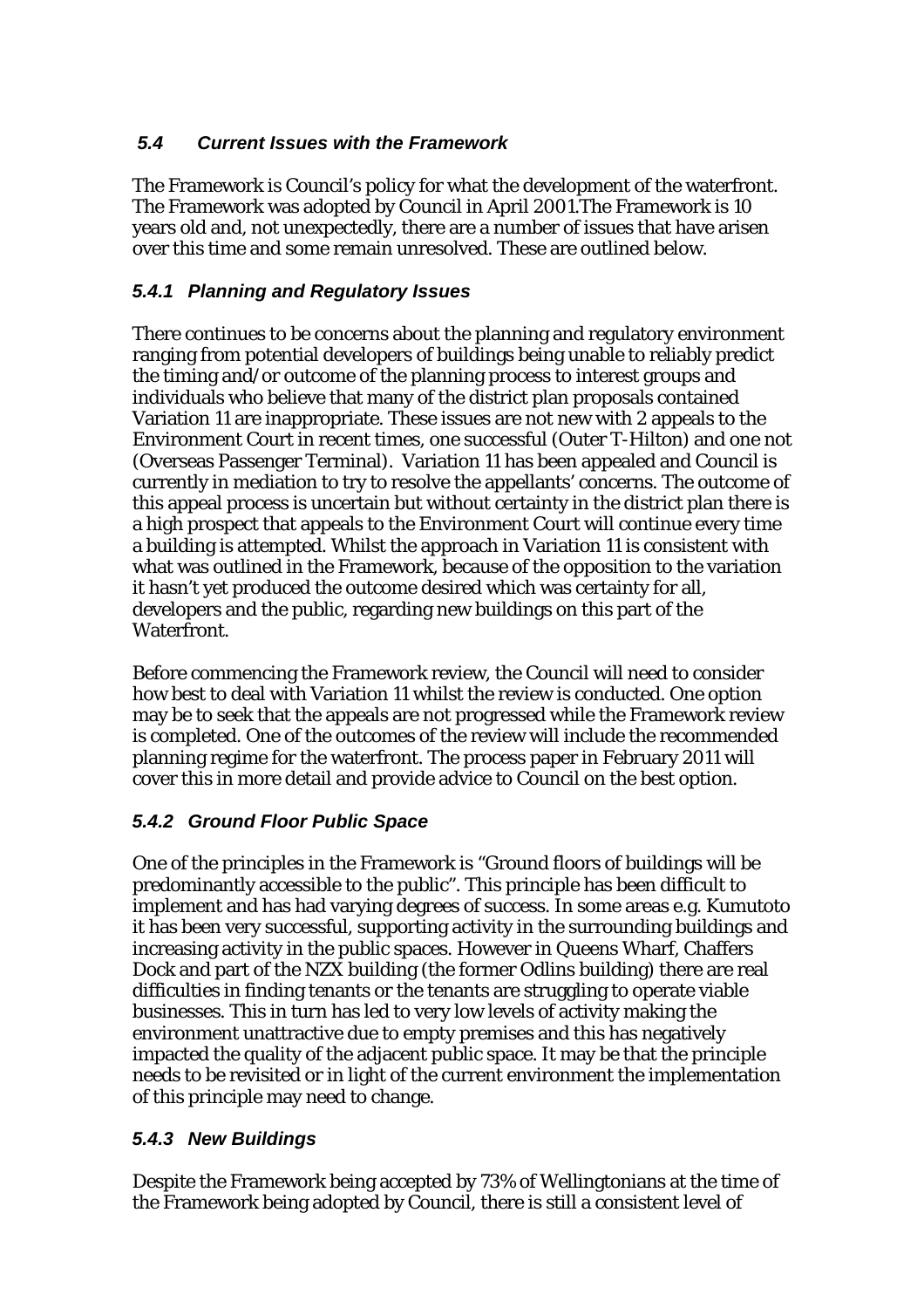objection (albeit a minority) to buildings on the Waterfront. This ranges from some who believe *some* buildings are acceptable to some who believe *no* buildings are acceptable. This manifests itself in a number of ways from dissatisfaction with the Waterfront itself, WWL, and Council which is regularly expressed in the media, submissions to WCC etc, through to objections to resource consents and appeals to Environment Court.

### *5.4.4 Financial Issues*

The current Framework was predicated on a balance of ratepayer funding and commercial proceeds. The ratepayer contribution was capped at \$15m. As Council is aware, this was reviewed in 2007 when Council agreed to a short term advance of \$14.95 m. Over the last 10 years there have been significant changes to the costs and revenue upon which the original estimates were based. Further, given the current and future financial and economic outlook, the Waterfront Project is unlikely to receive sufficient revenue to fund the costs of operating the waterfront, let alone sufficient funds for further public space development. The 10 year outlook needs to be re-looked at, along with Council's other priorities and this situation will be even more significant if the Council was to decide that there should be less reliance on revenue from sale of ground leases for new buildings.

### *5.4.5 Connections With the City*

Whilst the waterfront is a defined area, the connection to the rest of the city continues to be very important and this fact is included in the Framework document. With the passage of time there has been significant work done since the Framework was written on varying aspects of the connections. For example the Jan Ghel report that focused on the connection across the Quays, Wellington 2040 project, developments at Centreport and plans to upgrade Clyde Quay Harbour. The review of the Framework needs to incorporate examining the opportunities to improve all of these connections.

#### *5.4.6 Governance Arrangements*

As explained earlier in this report the current implementation agency arrangement needs to be reviewed. The final outcome of this review should be incorporated in to the reviewed Framework.

#### *5.5 Approach to the Review of the Framework*

The review should be conducted using high quality public engagement processes and this could include a mini or reduced version of the 2000-2001 Leadership Group process.

The original Framework was produced in 10 months which was achieved through giving the project very high priority to ensure pace and access to resources (the Framework project was Council's response to 3000 Wellingtonians meeting in the Town Hall to voice their opposition to Variation 17 – the then Council's plan for the development of the Waterfront. It was budgeted to cost \$200k excluding the internal resources allocated to it (which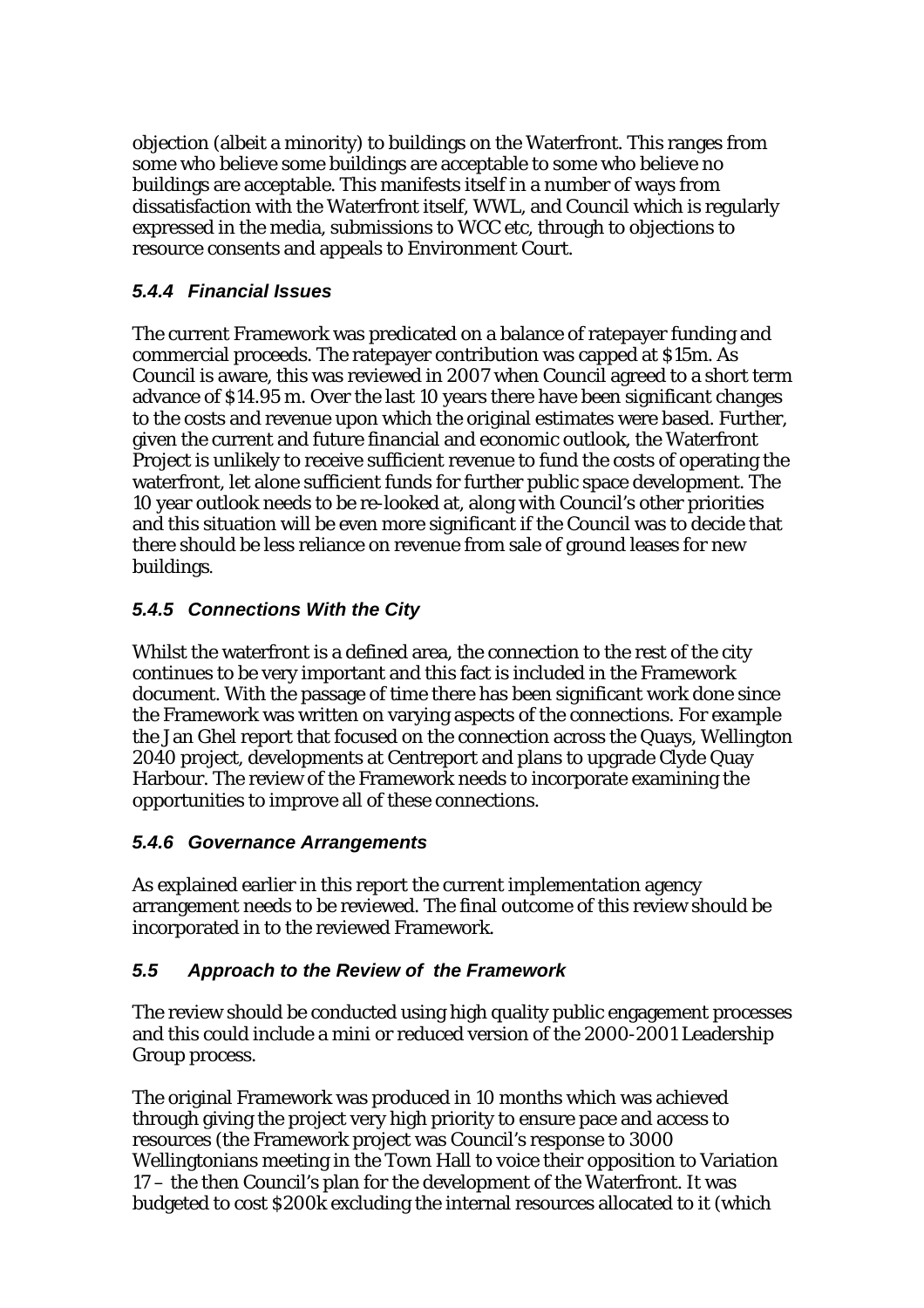was 5 staff / 3FTE's). The actual cost can't be accurately established however it is recalled to have been over budget.

Officers will provide advice to Council in March 2011 on recommended scope, approach, costs and timing of the review. Indicative estimates are that a review is likely to take at least 9-12 months and cost \$400k-\$500k including the cost of internal resources. The cost of internal resources has been included as any internal staff would need to be back filled as the work is not included in the current LTCCP. Whilst a review is likely to be less costly than producing the original Framework, the necessary public engagement processes will be expensive and extensive expert assistance will be required. In the current financial environment this will need to be funded either as a new initiative in the 2011/12 annual plan or by deferring or cutting another project. (It is noted that the Waterfront project has a current under spend for consultancy because of the current reduced workload, and this may be able to fund the review in part).

### *5.6 Transitional issues*

Whilst the review process will reconsider what Wellingtonians want from their Waterfront it is appropriate that no significant new projects be committed to. However the Waterfront Project has been in progress for the last 10 years and can't be entirely stopped. There are some projects that have varying degrees of commitments that will need to be seen through. For example, the OPT is committed to, there is an option to engage in initial designs and options for Site 10, there is a commitment to the NZ Police to explore options for a small building on the service Jetty (ex Eastbourne Ferry Wharf) and some minor projects such as the completion of the kina sculpture and the building of the Kumutoto toilets. If the Site 10 and Police Buildings develop to the next stage they will be brought to Council for approval and if approved will be subject to a notified resource consent process (assuming that Variation 11 has not progressed.) The amended Waterfront Development plan for 10/11 and 11/12 that will be presented to Council in February 2011 will reflect these 'committed to' projects.

#### *5.7 Consultation and Engagement*

The advice above incorporates appropriate consultation and engagement processes.

#### *5.8 Financial Considerations*

The WWL review would be funded from within existing resources. The financial implications of the outcome of the review will be included in the review report back. If any of the options other than the status quo are chosen, there are likely to be cost savings for council from 2011/12 onwards.

The Framework review would require in the order of \$400k to \$500k. The March 2011 report back will include options for funding this review.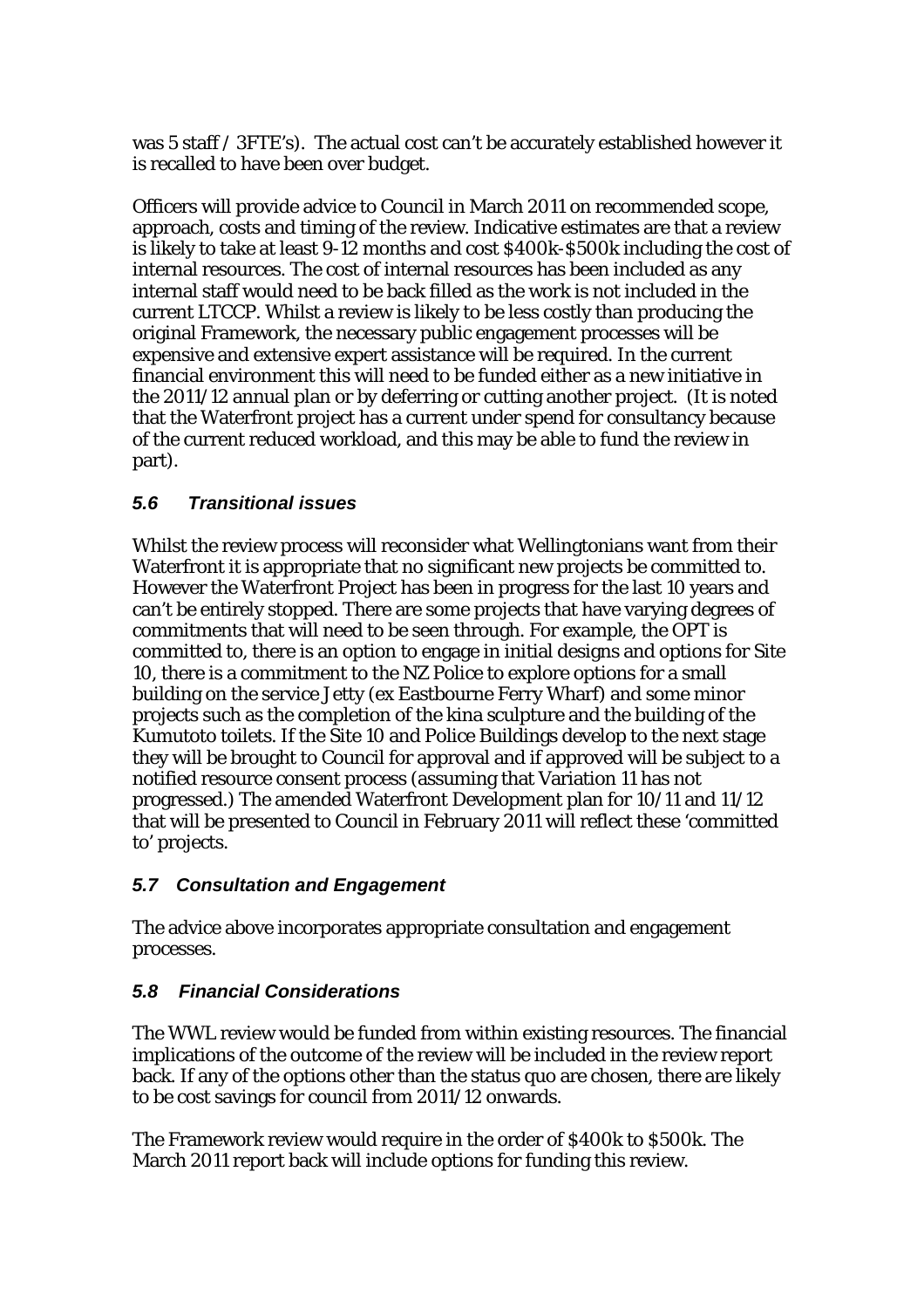#### *5.9 Long-Term Council Community Plan Considerations*

The results of the WWL review will be incorporated in to the final 2011/12 Annual Plan. The draft annual plan will need to reflect the cost of the Framework review and the final annual plan will reflect the impact of the final Waterfront Development Plan.

Once the review of the Framework is completed, the financial implications will be included in the 2012/22 LTCCP.

### **6. Conclusion**

This report has outlined the case for reviewing both the Waterfront Company and the Wellington Waterfront Framework. Both have been operating successfully for 10 years however as the Waterfront has developed, the economic and financial climate has changed for the City and the Council and the impact on the Waterfront is such that these two reviews are needed.

Contact Officer: *Karen Wallace, Contractor, CCO Unit or Peter Garty, Chief Financial Officer*